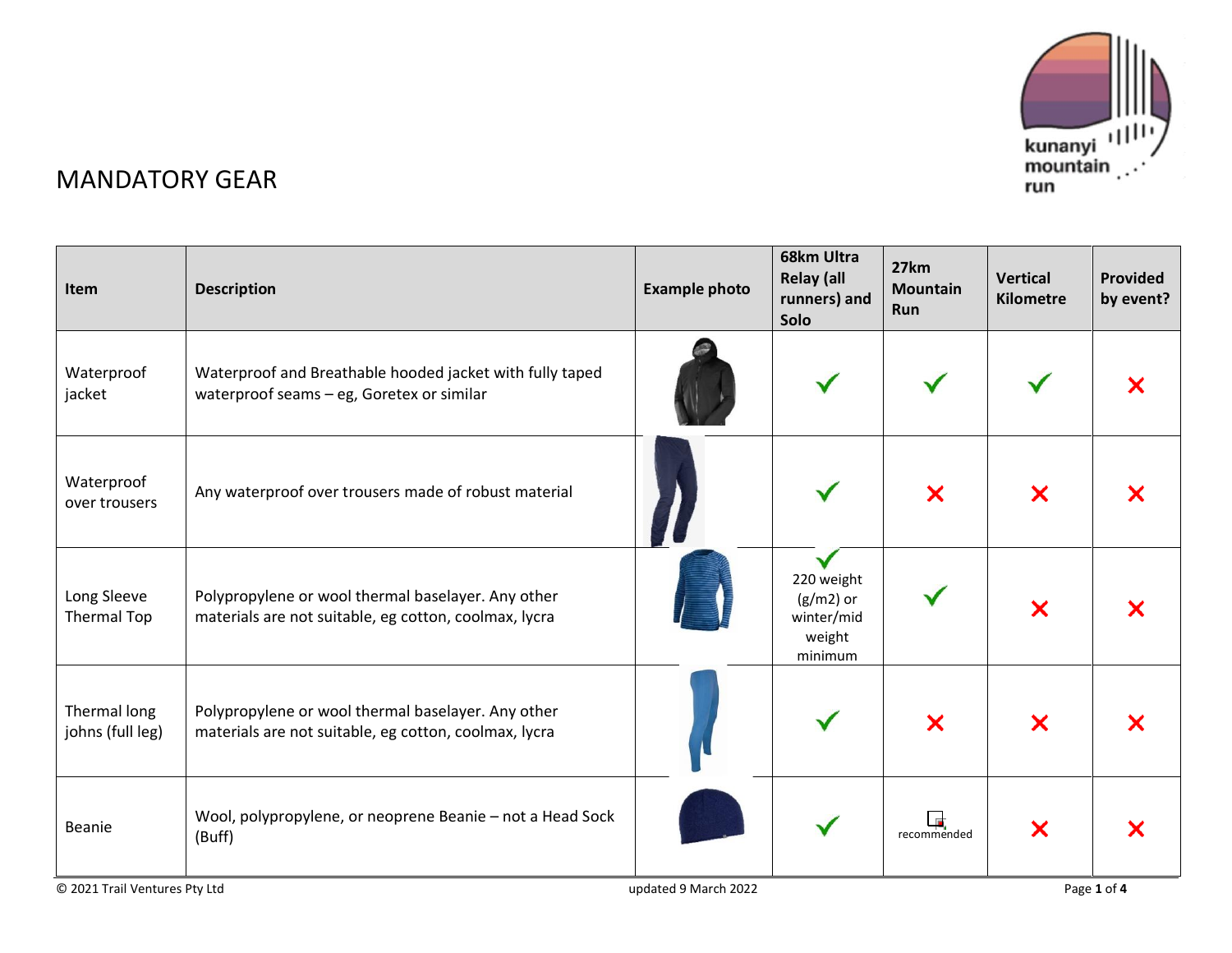

**Provided by event?**

 $\boldsymbol{\mathsf{x}}$ 

 $\boldsymbol{\mathsf{x}}$ 

 $\boldsymbol{\mathsf{x}}$ 

 $\boldsymbol{\mathsf{x}}$ 

 $\boldsymbol{\mathsf{x}}$ 

| Item                  | <b>Description</b>                                                                                                                                                                                                                                                                                                                                                                                                                                                           | <b>Example photo</b> | <b>Relay (all</b><br>runners) and<br><b>Solo</b> | 27 <sub>Km</sub><br><b>Mountain</b><br>Run | <b>Vertical</b><br><b>Kilometre</b> |
|-----------------------|------------------------------------------------------------------------------------------------------------------------------------------------------------------------------------------------------------------------------------------------------------------------------------------------------------------------------------------------------------------------------------------------------------------------------------------------------------------------------|----------------------|--------------------------------------------------|--------------------------------------------|-------------------------------------|
| Gloves                | Gloves that maintain warmth when wet and are dexterous<br>enough to open a ziplock bag - eg, quality outdoor gloves,<br>neoprene kayaking gloves                                                                                                                                                                                                                                                                                                                             |                      |                                                  | recommended                                |                                     |
| Headtorch             | Minimum 300 lumens. Fully charged and battery able to last<br>at least 6hrs or take spare batteries. Battery will be checked<br>at the finish line. Body mounted torch acceptable if has a<br>purpose built harness/belt.                                                                                                                                                                                                                                                    |                      |                                                  | ×                                          | Х                                   |
| Mobile smart<br>phone | With avenza maps app installed. Must be fully charged at<br>start of the race and battery be able to last the full duration<br>of your run with whatever apps you are running. Your phone<br>will be checked for battery life at the finish line. Take an<br>external battery pack if required, consider running on<br>airplane mode, or can charge at an aid station if required.                                                                                           |                      |                                                  |                                            |                                     |
| Compass               | Any compass as long as the magnetic needle will settle<br>quickly and will point to magnetic North. A waterproof GPS<br>enabled watch with compass function is allowed to be used<br>as your compass as long as you can calibrate it, know how to<br>use it and the battery will last for the full duration of your<br>race. A smartphone compass is not acceptable as most<br>smartphones are not waterproof and the batteries may be<br>needed for making emergency calls. |                      |                                                  | ×                                          | X                                   |
| Whistle               | A pea-less whistle. Comes as standard with most trail running<br>vests                                                                                                                                                                                                                                                                                                                                                                                                       |                      |                                                  |                                            |                                     |

vests.

MANDATORY GEAR

**68km Ultra** 

**27km**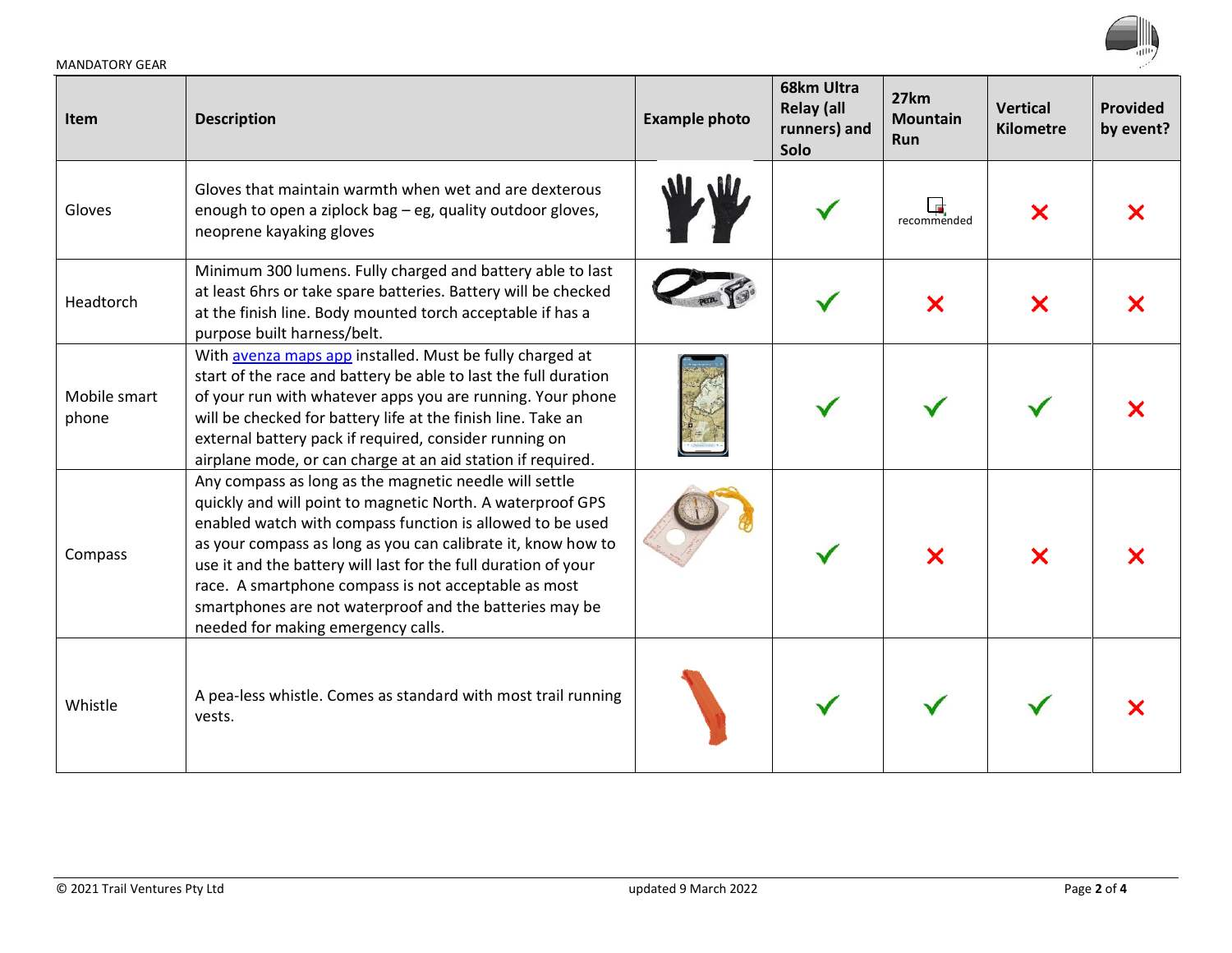

| <b>MANDATORY GEAR</b>               |                                                                                                                                                     |                      |                                                         |                                                      |                                     | $\mathcal{L}$         |
|-------------------------------------|-----------------------------------------------------------------------------------------------------------------------------------------------------|----------------------|---------------------------------------------------------|------------------------------------------------------|-------------------------------------|-----------------------|
| <b>Item</b>                         | <b>Description</b>                                                                                                                                  | <b>Example photo</b> | 68km Ultra<br><b>Relay (all</b><br>runners) and<br>Solo | 27km<br><b>Mountain</b><br>Run                       | <b>Vertical</b><br><b>Kilometre</b> | Provided<br>by event? |
| Reflective<br>safety vest           | A vest with reflective tape at least 40mm wide on front and<br>back at waist and shoulders. Must be big enough to be worn<br>over your running vest |                      |                                                         | X                                                    | X                                   | Х                     |
| <b>Survival Bag</b>                 | Reflective survival bag or bivvy sack with taped seams. A<br>space blanket is not suitable - must be a bag.                                         |                      |                                                         |                                                      |                                     | X                     |
| Compression<br>Bandage              | 7.5cm Wide x 2.3m Long - for snake bite treatment and<br>sprains, etc.                                                                              |                      |                                                         |                                                      |                                     | ×                     |
| Dry sack                            | Lightweight Dry Sack or heavy duty ziplock bag to keep<br>mandatory clothing dry                                                                    |                      |                                                         |                                                      | ×                                   | X                     |
| <b>Water Bottles</b><br>or Bladders | Ability to carry water                                                                                                                              |                      | 2L solo<br>1L relay                                     | 1 <sub>L</sub>                                       | ×                                   | ×                     |
| Energy food                         | Muesli bars, lollies, nuts, gels, etc. Can be eaten on the run                                                                                      |                      | $\sqrt{3,000kJ}$                                        | $\begin{array}{c} \boxed{12} \\ 2,000kJ \end{array}$ | ×                                   | X                     |
| Rubbish                             | Ziplock bag or dedicated and accessible zipper pocket for<br>rubbish                                                                                |                      |                                                         |                                                      |                                     | X                     |
| Electronic<br>course map            | Downloaded on to Avenza maps app (or similar which shows<br>your GPS location on the map) on your smart phone                                       |                      |                                                         |                                                      | X                                   |                       |